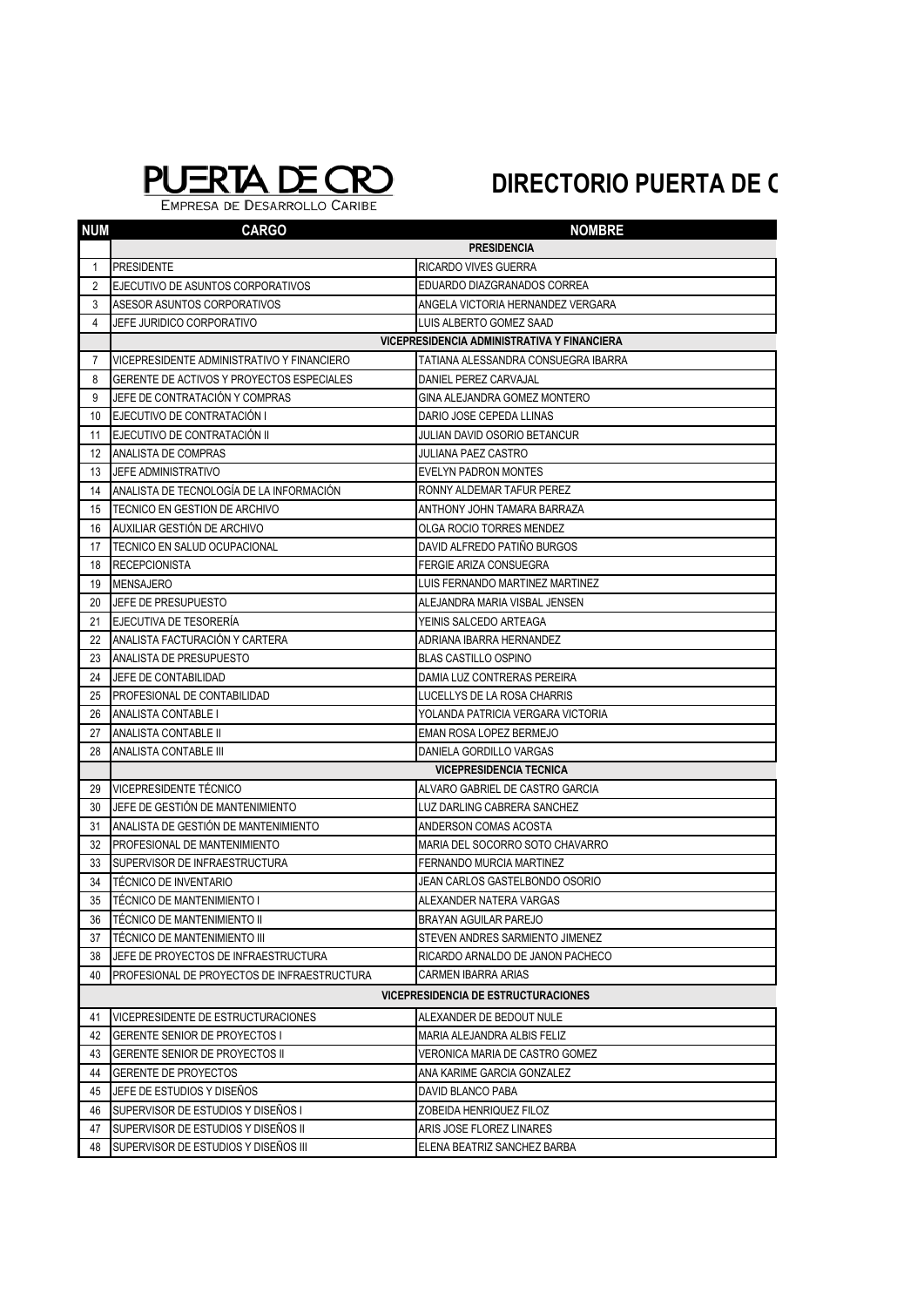| 49 | JEFE JÚRIDICO DE ESTRUCTURACIONES               | ALEXIS JUDITH DE CAMBIL PEREZ       |  |
|----|-------------------------------------------------|-------------------------------------|--|
| 50 | JEFE FINANCIERO DE ESTRUCTURACIONES             | MARIA CAROLINA SANTOS BONILLA       |  |
| 51 | <b>PROFESIONAL DE ESTRUCTURACIONES</b>          | ADRIAN JOSE MUÑOZ MORENO            |  |
|    | VICEPRESIDENCIA DE EXPERIENCIA DE CIUDAD        |                                     |  |
| 52 | VICEPRESIDENTE EXPERIENCIA DE CIUDAD            | <b>MARTHA LUCIA PEREZ GUTIERREZ</b> |  |
| 53 | UEFE DE MERCADEO Y EXPERIENCIAS                 | <b>CRISTINA MATOS DRAGO</b>         |  |
| 54 | EJECUTIVA DE MERCADEO Y COMUNICACIONES          | KAREN MARINO BALDOVINO              |  |
| 55 | ANALISTA DE DATOS                               | <b>VICTOR ANDRES GARRIDO PINEDA</b> |  |
| 56 | <b>GERENTE DE OPERACIONES I</b>                 | EDWIN ENRIQUE RODRIGUEZ HENRIQUEZ   |  |
| 57 | <b>GERENTE DE OPERACIONES II</b>                | ALVARO ELIAS BOOM MALKUN            |  |
| 58 | SUPERVISOR DE OPERACIONES                       | EDUARDO RAFAEL VILLARREAL PEREZ     |  |
| 59 | <b>ISUPERVISOR DE SEGURIDAD Y LOGISTICA</b>     | RONALD ALBERTO OROZCO CEBALLOS      |  |
| 60 | SUPERVISOR DE EXPERIENCIAS MERCADO GASTRONÓMICO | SAMUEL JOSE DE CASTRO CONSUEGRA     |  |
| 61 | <b>TÉCNICO OPERACIÓN Y LOGISTICA</b>            | BRAYAN ALFREDO CAMARGO DUARTE       |  |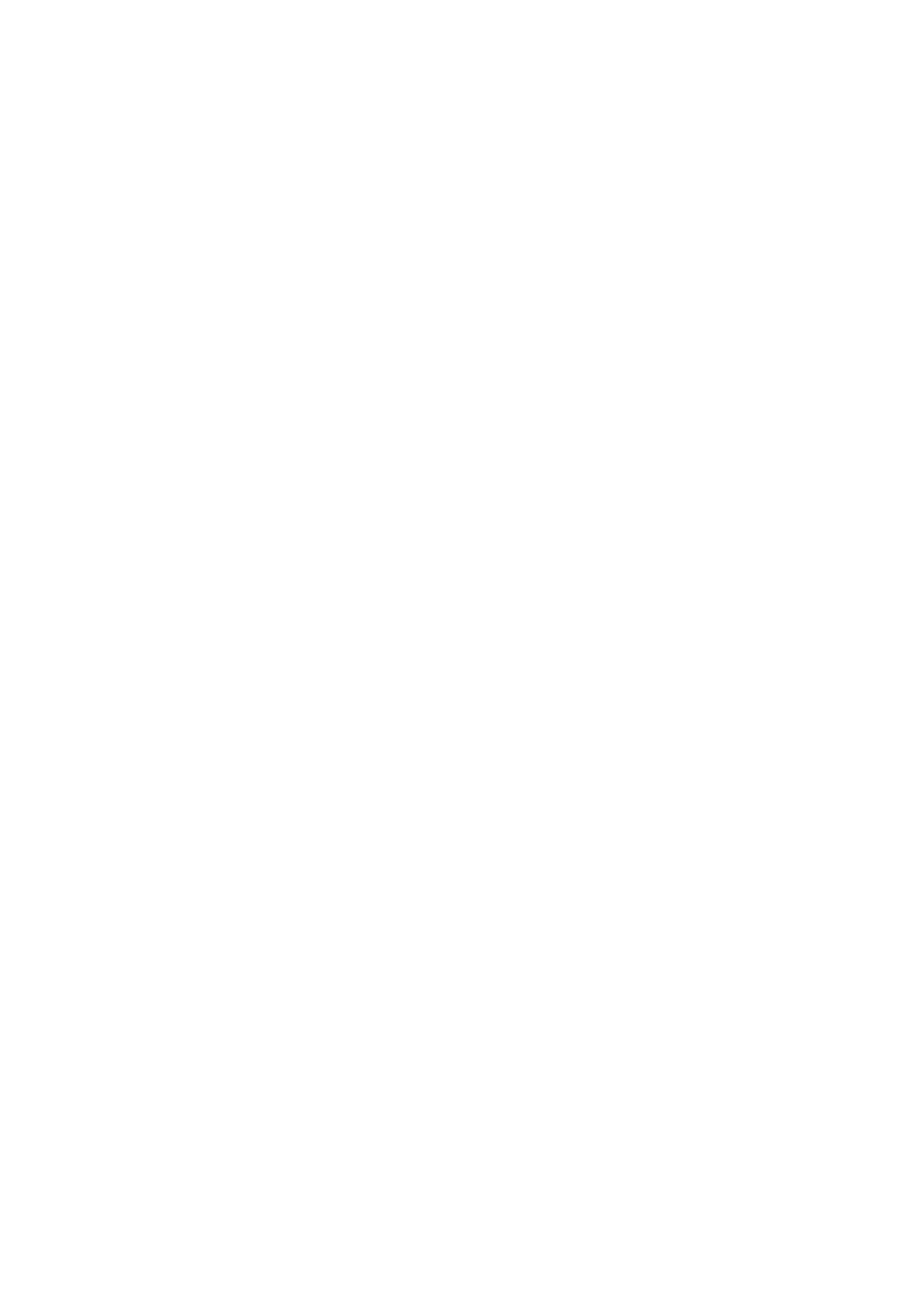## **DIRECTORIO PUERTA DE ORO**

| <b>TELEFONO</b> |
|-----------------|
|                 |
| 3789664         |
| 3789664         |
| 3789664         |
| 3789664         |
|                 |
| 3789664         |
| 3789664         |
| 3789664         |
| 3789664         |
| 3789664         |
| 3789664         |
| 3789664         |
| 3789664         |
| 3789664         |
| 3789664         |
| 3789664         |
| 3789664         |
| 3789664         |
| 3789664         |
| 3789664         |
| 3789664         |
| 3789664         |
| 3789664         |
| 3789664         |
| 3789664         |
| 3789664         |
| 3789664         |
|                 |
| 3789664         |
| 3789664         |
| 3789664         |
| 3789664         |
| 3789664         |
| 3789664         |
| 3789664         |
| 3789664         |
| 3789664         |
| 3789664         |
| 3789664         |
|                 |
| 3789664         |
| 3789664         |
| 3789664         |
| 3789664         |
| 3789664         |
| 3789664         |
| 3789664         |
| 3789664         |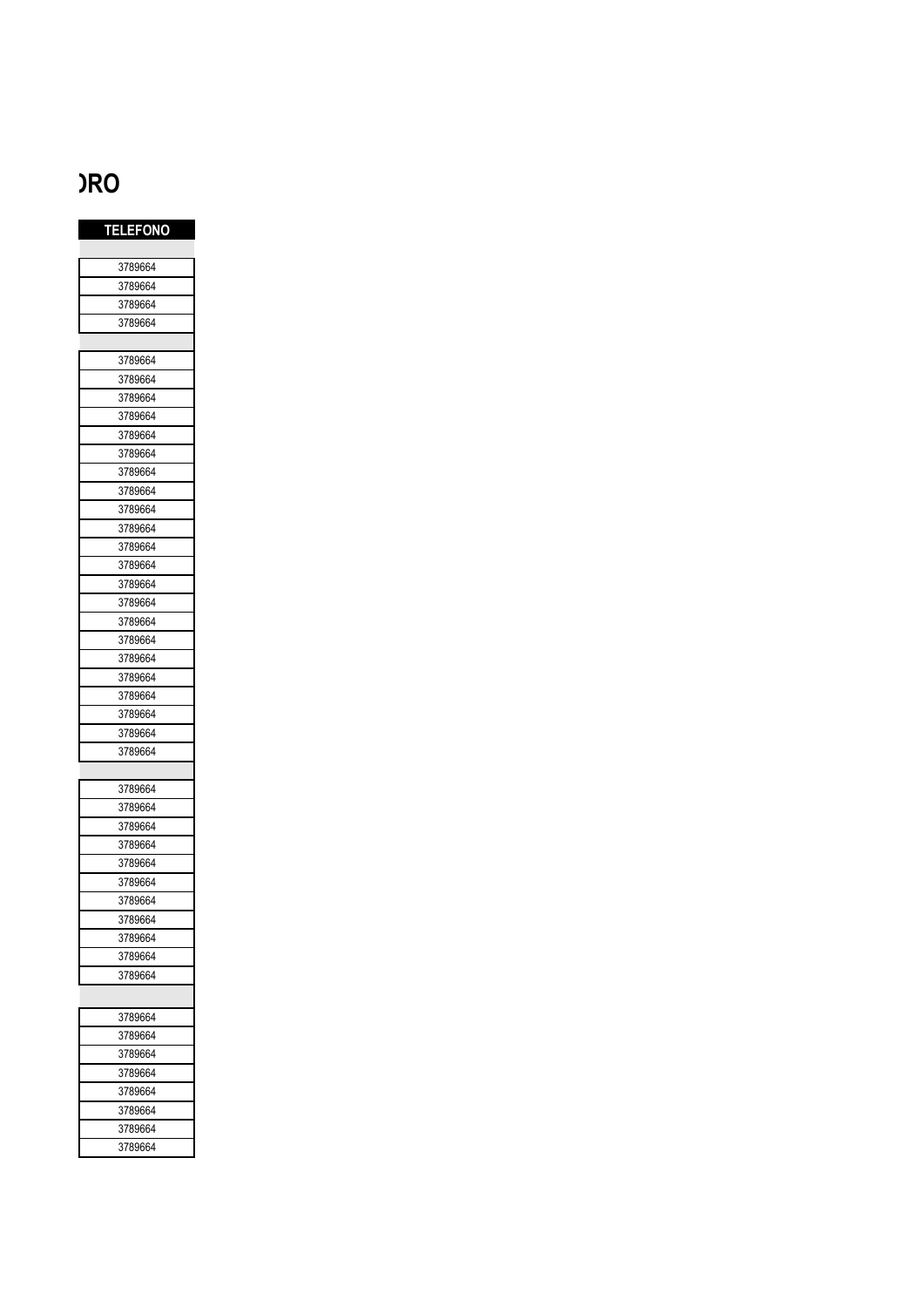| 3789664 |
|---------|
| 3789664 |
| 3789664 |
|         |
| 3789664 |
| 3789664 |
| 3789664 |
| 3789664 |
| 3789664 |
| 3789664 |
| 3789664 |
| 3789664 |
| 3789664 |
| 3789664 |